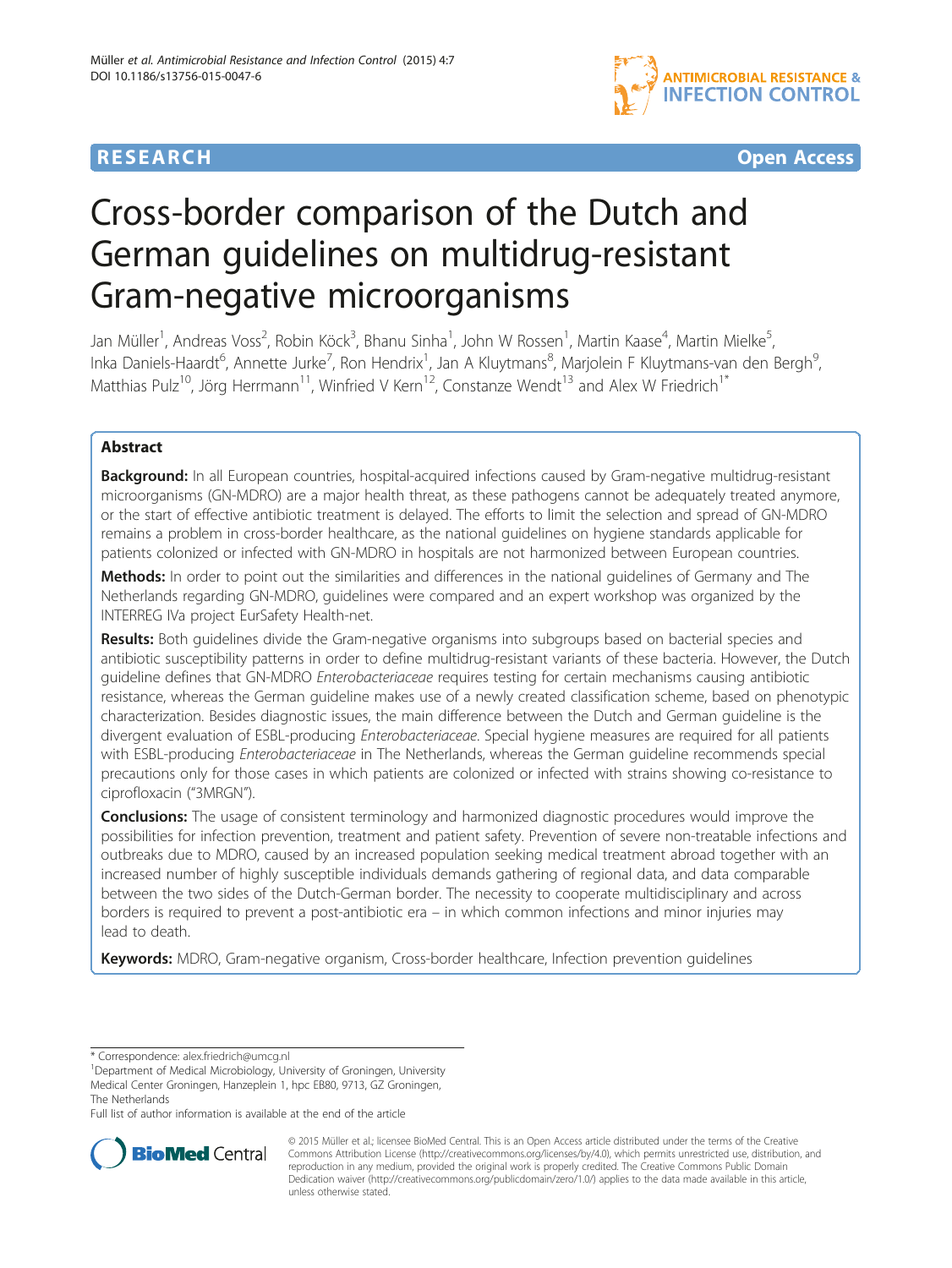## Background

Gram-negative multidrug-resistant microorganisms (GN-MDRO), such as Extended Spectrum β-Lactamase (ESBL) producing or Carbapenem-resistant Enterobacteriaceae and multidrug-resistant Pseudomonas aeruginosa and Acinetobacter baumannii, cause an incremental part of hospital-acquired infections in all European countries [[1,2](#page-6-0)]. This may result in serious health threats, as relatively harmless infections may become severe diseases, if these pathogens cannot be adequately treated anymore or start of effective antibiotic treatment is delayed [[3,4](#page-6-0)]. Besides direct health threats to the patient, GN-MDRO are responsible for additional negative impacts, such as increased morbidity, increased length of hospital stay and higher costs to the healthcare system [[5\]](#page-6-0).

In Europe, it is estimated that about 25,000 people die as a direct result of GN-MRDO infections every year [\[6](#page-6-0)]. Hence, protecting patients from these infections is among the most important challenges in European healthcare settings. Preventive measures that can be applied to achieve this aim include antibiotic stewardship, promotion of hand hygiene, consequently implemented standard infection prevention precautions, additional transmission based precautions (e.g. single-rooms) and efforts to limit the selection and spread of GN-MDRO in animals, food and the environment within "One Health"-initiatives.

As international travel and international patient care are considered to represent major risk factors for acquiring GN-MDRO, European countries need to implement measures to prevent transmission of GN-MDRO between healthcare institutions abroad and national facilities [[7](#page-6-0),[8](#page-6-0)]. Exemplarily, The Netherlands (Dutch Working Party for Infection Control, WIP) and Germany (Commission of Hospital hygiene and Infection prevention, KRINKO) have recently revised their national guidelines on hygiene standards applicable for patients colonized or infected with GN-MDRO in hospitals [\[9,10\]](#page-6-0).

As these guidelines are not harmonized between countries, definitions, nomenclature of GN-MDRO and the respective precaution measures recommended differ to some respect. For the two countries, which share a common border for 567 km, these differences may lead to special challenges in cross-border patient care. This occurs when patients are treated in hospitals on both sides of the border or are transferred from one country to the other. One of the main goals of this cross-border region is to prevent the spread of especially carbapenemase producing Enterobacteriaceae.

This issue is of special importance, because the Directive 2011/24/EU published by the European Union that came into force on October 25th 2013, clearly outlines the patients' right to seek healthcare service across

Therefore, in this article, we describe and compare the current Dutch and German GN-MDRO definitions and prevention guidelines for hospitals. The aim of this article is to point out differences between the two national guidelines and the occurrence of MDRO with regard to the epidemiology, prevention measures and diagnostics that need to be considered when cross-border patient care is performed in order to forestall misunderstandings, ensure patient safety and guarantee sustainable healthcare.

## **Methods**

Primarily, the current versions of the German and Dutch guidelines on GN-MDRO prevention in healthcare facilities were analysed with respect to similarities and differences taking into account definitions, nomenclatures and hygienic precaution measures to be taken by healthcare workers [[9,10\]](#page-6-0). Afterwards, a cross-border workshop on the national GN-MDRO guidelines was organized within the framework of the INTERREG IVa project EurSafety Health-net [\(www.eursafety.eu](http://www.eursafety.eu)) in order to discuss the differences observed between the two national guidelines. About 75 experts in the field of Medical Microbiology and Infection Prevention from Germany and The Netherlands attended the workshop "ESBL/Multidrug Resistant Gram-negatives (MRGN) harmonization of the new guidelines in Germany and The Netherlands" in Nijmegen, The Netherlands, on December 11th, 2013. Stakeholders coming from the cross-border region of Germany and the Netherlands, were able to define their own questions regarding GN-MDRO in the border area. Due to the experts' different areas of expertise, three dicussion groups were formed. Discussing on the Epidemiology, Infection Prevention or Diagnostics & Treatment of GN-MDRO, the following questions were tried to answer:

- i) What are the similarities and differences between the Dutch and German Guideline?
- ii) May problems be caused by cross-border patient care?
- iii)Which actions are required to harmonize both guidelines?

### Results

Comparison of the two guidelines indicated that the definition of GN-MDRO, which is important for planning specific hygiene measures, differs between the Dutch and the German guidelines. Tables [1](#page-2-0) and [2](#page-2-0) show a compilation of the definitions used. Both guidelines divide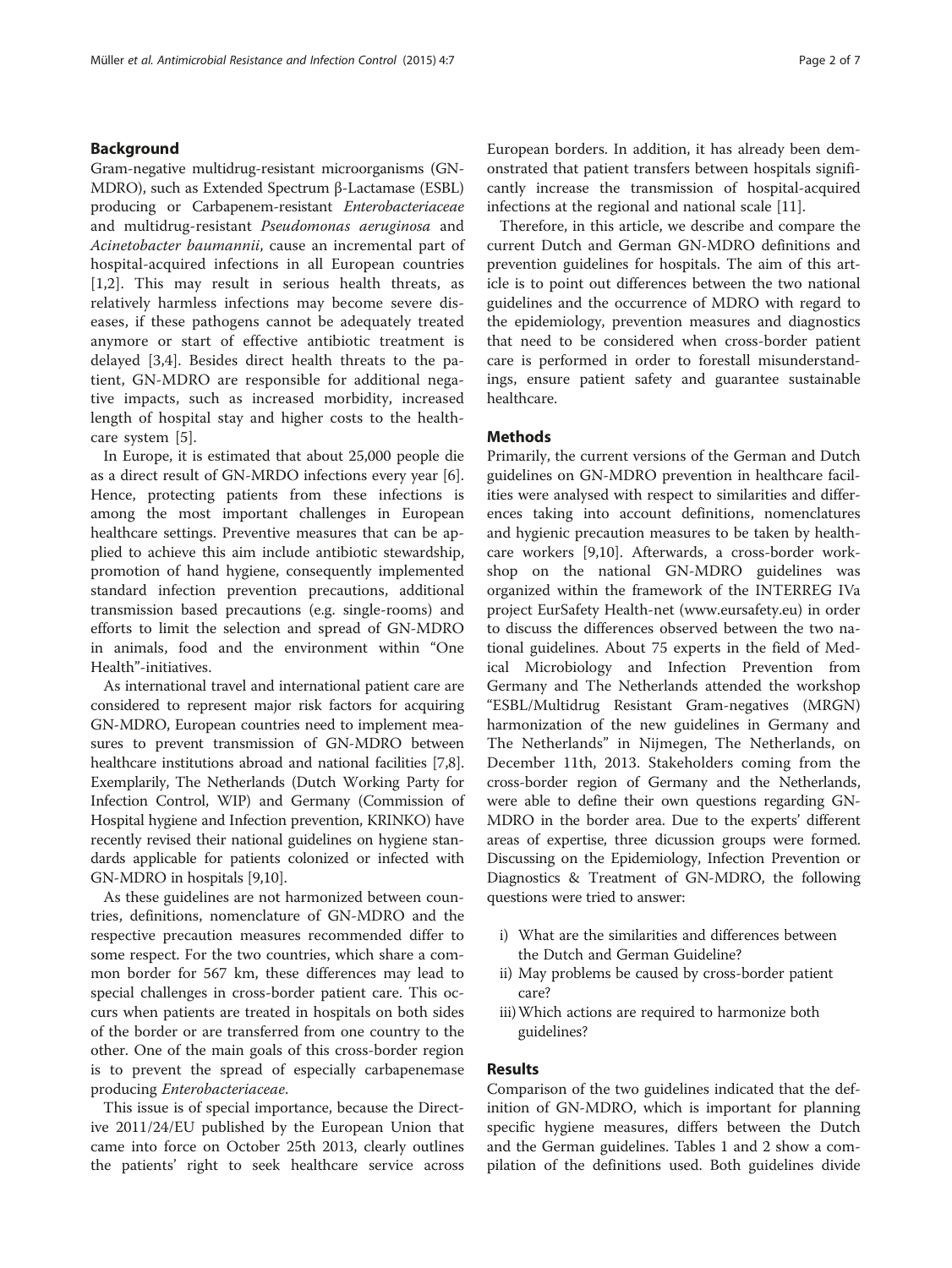| <b>Antibiotic</b>         | Enterobacteriaceae, Acinetobacter baumannii                                                                         |              | Pseudomonas aeruginosa                                                                           |       |  |
|---------------------------|---------------------------------------------------------------------------------------------------------------------|--------------|--------------------------------------------------------------------------------------------------|-------|--|
|                           | 3MRGN                                                                                                               | <b>4MRGN</b> | <b>3MRGN</b>                                                                                     | 4MRGN |  |
| Piperacillin              | R                                                                                                                   | R            | Only one antibiotic group is susceptible                                                         | R     |  |
| Cefotaxime/Ceftazidime    | R                                                                                                                   | R            |                                                                                                  |       |  |
| Imipenem/meropenem        |                                                                                                                     | R            |                                                                                                  |       |  |
| Ciprofloxacin             | R                                                                                                                   | R            |                                                                                                  |       |  |
| Specifications/exceptions | Count as "R" if <b>one</b> antibiotic of the category<br>is resistant (e.g. imipenem OR meropenem).                 |              | Count as "R" if all antibiotics of each category are<br>resistant (e.g. imipenem AND meropenem). |       |  |
|                           | If "R" for imipenem or meropenem, then<br>always report as 4MRGN (irresp. of test result<br>for other antibiotics). |              | Cefepime can also be considered in addition<br>to ceftazidime.                                   |       |  |
|                           | If carbapenemase is detected, always<br>categorize as 4MRGN.                                                        |              |                                                                                                  |       |  |

<span id="page-2-0"></span>Table 1 Definition of Gram-negative Multidrug-resistant organisms according to German guideline

Definition of Gram-negative Multidrug-resistant organisms (GN-MDRO), designated "MRGN", is based on results of phenotypic susceptibility testing to four antibiotic classes before the antibiogram is modified by interpretative reading. R = resistant or intermediate; S = susceptible. Enterobacteriaceae are categorized as "3MRGN" (GN-MDRO with resistance to 3 antibiotic classes), if carbapenems are still susceptible and "4MRGN" (GN-MDRO with resistance to 4 antibiotic classes), if not. P. aeruginosa isolates are categorized as "3MRGN" if at least one of the four antibiotic classes is susceptible and "4MRGN", if all are resistant. Other pheno- or genotypic test results are not considered for the definition with the important exception of carbapenemase production which automatically lead to a classification as "4MRGN".

the Gram-negative organisms in subgroups based on bacterial species and antibiotic susceptibility patterns in order to define multidrug-resistant variants of these bacteria (GN-MDRO sensu stricto). GN-MDRO are designated "BRMO" (Bijzonder resistente micro-organismen) according to the Dutch guideline and "3MRGN" (Multi-resistente Gramnegative Erreger), e.g. ESBL-producing K. pneumoniae with resistance to ciprofloxacin, or "4MRGN", e.g. resistant to four antibiotic classes or carbapenemaseproducing Enterobacteriaceae, according to the German guideline.

On species level, these subgroups comprise Enterobacteriaceae, Acinetobacter (in the Dutch guideline Acinetobacter spp., in the German guideline only species of the A. baumannii-group), and Pseudomonas aeruginosa. The Dutch guideline also defines multidrug-resistant variants of Stenotrophomonas maltophilia.

Antibiotics that are considered relevant for the definition of multidrug-resistance are similar in both guidelines: piperacillin, cefotaxime, ceftazidime, quinolons (i.e. ciprofloxacin according to German guideline), carbapenems (i.e. meropenem and/or imipenem according to German guideline) or confirmation of carbapenemase production. Additionally, the Dutch guideline also takes into consideration ESBL-phenotype and phenotypic resistance to cotrimoxazole and aminoglycosides. The German guideline additionally considers cefepime in case of P. aeruginosa.

If defined as GN-MDRO, hygienic measures, which exceed standard precautions, have to be applied in order to prevent spread in the hospital according to both guidelines. Depending on the type of microorganism, these special precaution measures may differ. This is shown in Table [3.](#page-3-0)

The German guideline advises single-room isolation of the patient on all wards of the hospital, whenever carriage or infection with a GN-MDRO classified as "4MRGN" is detected. For patients affected by GN-MDRO classified as "3MRGN" single-room isolation is required on high-risk

|  | Table 2 Definition of Gram-negative multidrug-resistant organisms according to Dutch guideline |  |
|--|------------------------------------------------------------------------------------------------|--|
|  |                                                                                                |  |

| Antibiotic, resistance mechanism | Enterobacteriaceae | Pseudomonas aeruginosa | Acinetobacter sp. | Stenotrphomonas maltophilia |
|----------------------------------|--------------------|------------------------|-------------------|-----------------------------|
| Piperacillin                     |                    |                        |                   |                             |
| ESBL positive                    | Α                  |                        |                   |                             |
| Ceftazidime                      |                    |                        |                   |                             |
| Carbapenemase positive           | Α                  |                        | A                 |                             |
| Quinolones                       | B                  |                        | B <sup>*</sup>    |                             |
| Aminoglycosides                  | B                  |                        | B                 |                             |
| Cotrimoxazole                    |                    |                        |                   | А                           |

Definition of GN-MDRO, designated "BRMO", is based on results of phenotypic susceptibility testing to four antibiotic classes (piperacillin, ceftazidime, quinolones, aminoglycosides and cotrimoxazole) and resistance mechanisms. A = Bacteria have to be resistant against this one antibiotic group to fulfil at the definition. B = Bacteria have to be resistant against a least two of these antibiotic groups to fulfil at the definition. C = Bacteria have to be resistant against at least three of these antibiotic groups to fulfil at the definition.

\*Except norfloxacin.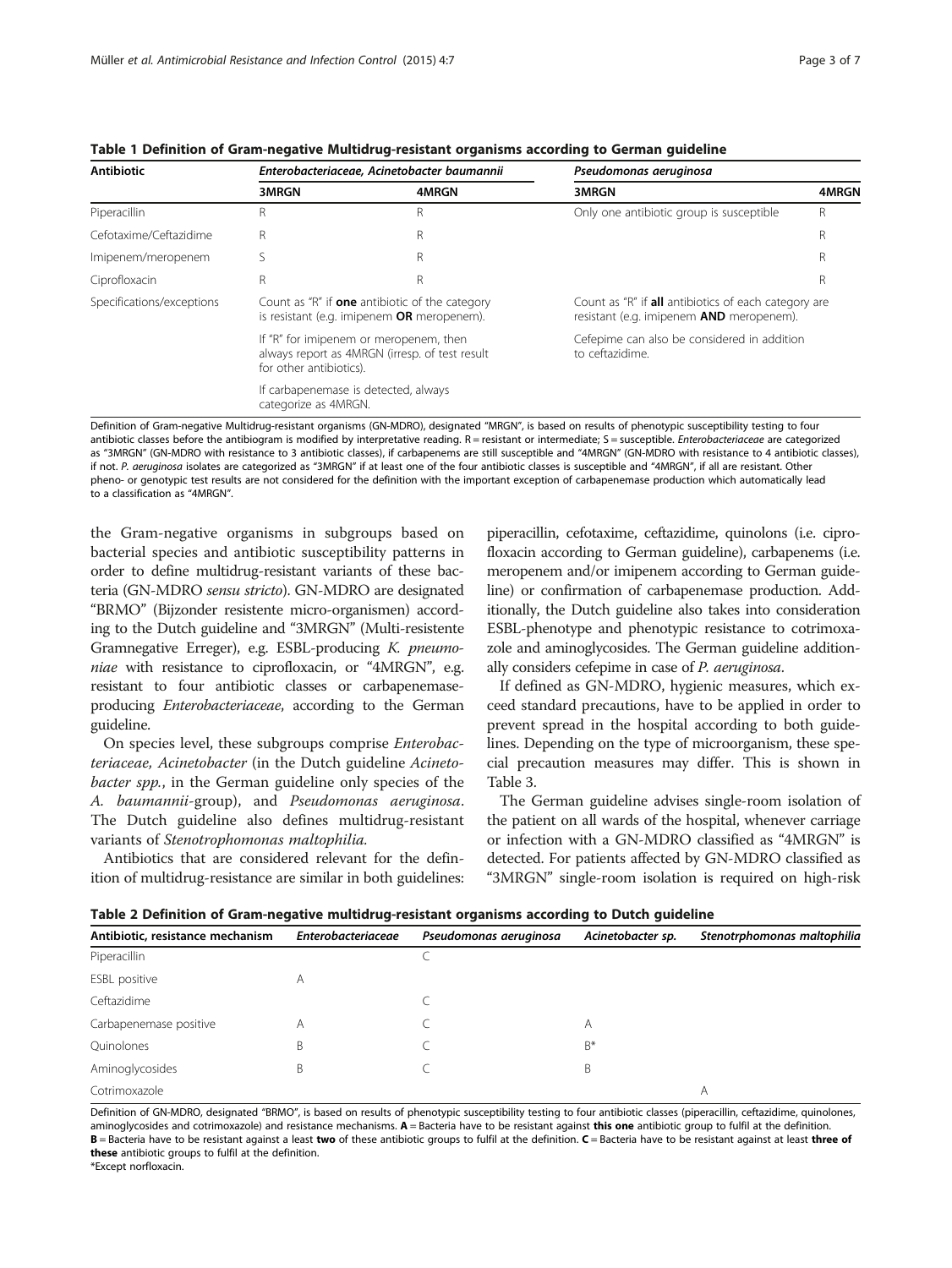<span id="page-3-0"></span>

| <b>Species</b>           | German guideline |              |                 |              | Dutch quideline              |  |
|--------------------------|------------------|--------------|-----------------|--------------|------------------------------|--|
|                          | <b>3MRGN</b>     |              | <b>4MRGN</b>    |              | <b>BRMO</b>                  |  |
|                          | High-risk ward*  | Normal ward* | High-risk ward* | Normal ward* | Hospital-wide                |  |
| E. coli                  | Single-room      | Standard     | Single-room     | Single-room  | Contact; Single-room, if CPE |  |
| Klebsiella sp.           | Single-room      | Standard     | Single-room     | Single-room  | Contact; Single-room, if CPE |  |
| Enterobacter sp.         | Standard         | Standard     | Single-room     | Single-room  | Contact; Single-room, if CPE |  |
| Other Enterobacteriaceae | Standard         | Standard     | Single-room     | Single-room  | Contact; Single-room, if CPE |  |
| P. aeruginosa            | Single-room      | Standard     | Single-room     | Single-room  | Contact                      |  |
| A. baumannii             | Single-room      | Standard     | Single-room     | Single-room  | Single-room with ante-room   |  |
| S. maltophilia           | Standard         | Standard     | Standard        | Standard     | Contact                      |  |

functional areas where special hygiene precautions for 3MRGN are performed. "Single-room" isolation comprises isolation of the patient in a separate room, but without dedicated staff. Persons entering a single-room have to wear disposable gowns; gloves should be worn during contact with the patient and the patient's environment.

Dutch guideline: "Contact" precaution include wearing disposable gowns; gloves should be worn during contact with the patient and the patient's environment. Many hospitals perform contact isolation in single-rooms; however this is not explicitly required by the guideline except for CPE (i.e. carbapenemase-producing organisms).

wards only. Single-room isolation is always accompanied by wearing a disposable gown (when entering the room), gloves and, if indicated (e.g. tracheal suctioning), a surgical mask. Patients carrying 3MRGN can be seen with standard hygiene measures at non-high-risk wards. High riskwards are defined by local infection control personnel in every hospital, but should comprise e.g. intensive care units, including neonatology and haemato-oncology wards according to the guideline.

In The Netherlands, isolation measures for "BRMO's" are to a certain degree comparable, but show some differences. "Strict isolation" will be used for patients colonized or infected with a highly resistant Acinetobacter spp.. Strict isolation includes a single-room with anteroom, negative air pressure of the isolation room, wearing a disposable, long-sleeved gown, gloves and an FFP1 (filtering facepiece particle) mask. For the other GN-MDRO "contact isolation" is stipulated. Just like in Germany, this comprises wearing a disposable gown (before contact with the patient), gloves (when touching the patient and the patient's immediate environment) and, if indicated (e.g. tracheal suctioning), a FFP1 mask. However, many hospitals in the Netherlands perform "contact isolation" in single-rooms (without ante-room) for ESBL-Klebsiella and Carbapenem resistant Enterbacteriaceae (CRE), despite the fact that single-room isolation is only "suggested" but not mandatory, according to the guideline.

According to the German guideline screening for 4MRGN carriage should be performed on all hospital wards for the following risk persons: 1.) contact with healthcare facilities in endemic countries; 2.) contact with a 4MRGN positive patient (same room). For these risk persons, pre-emptive isolation until the exclusion of 4MRGN is recommended. In the Netherlands, this policy of "search

& isolate" is used for all GN-MDRO, has a few additional risk groups and is extended with a few Gram-positive MDRO, such as vancomycin-resistant enterococci and penicillin-resistant pneumococci. Consequently, these patients are screened and isolated until proven-negative, for all of the above mentioned MDROs.

The conclusions of the Workshop on "ESBL/Multidrug Resistant Gram-negatives ("MRGN") harmonization of the new guidelines in Germany and The Netherlands" in Nijmegen are illustrated in Table [4.](#page-4-0) The experts indicated a strong need to share available data on the prevalence of GN-MDRO, especially in the border region. Additionally, missing data should be obtained by sentinel and research studies. Moreover, there was agreement on the need of harmonized guidelines for diagnostics and terminology. Finally, the experts consented that more research is needed to be able to estimate the costs of transmission and infection prevention measures with regard to multidrug-resistant microorganisms.

# **Discussion**

We identified that the Dutch and German guidelines show important discrepancies regarding the definition of GN-MDRO. In the Dutch guideline, defining GN-MDRO Enterobacteriaceae requires testing for certain mechanisms causing antibiotic resistance, i.e. ESBL and carbapenemase pheno- or genotypes have to be determined in line with routine microbiological diagnostics. The German guideline makes use of a newly created classification scheme (MRGN classification), based on phenotypic characterization and intended to guide infection control measures. This guideline is not meant to substitute reporting of resistance mechanisms detected by the laboratory, usually following the recommendations of EUCAST or CLSI standards. The MRGN classification grades multidrug-resistance by severity into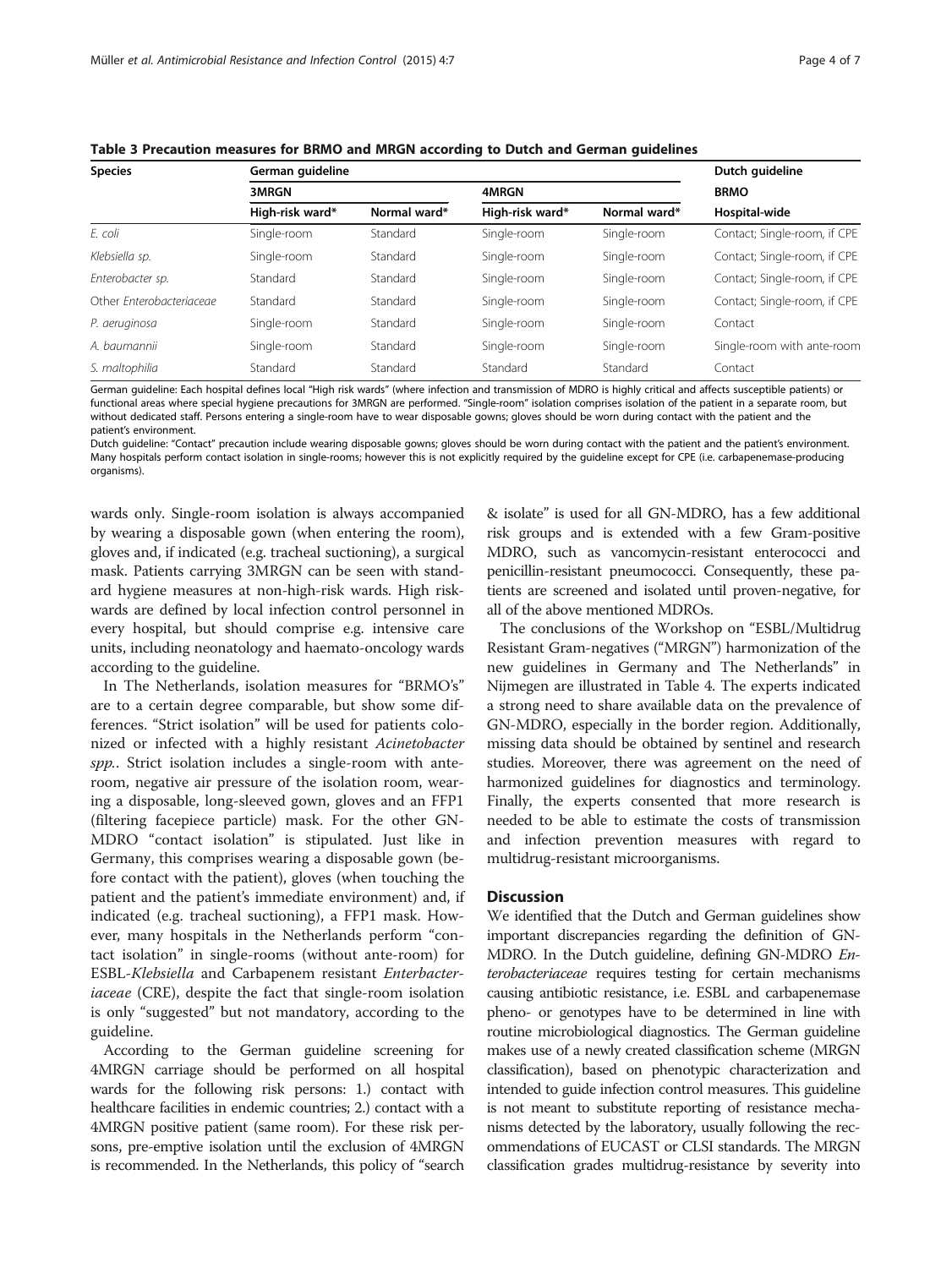| Workshop                                                                                                              | Workshop                                                                           | Workshop                                                                                                                                |  |
|-----------------------------------------------------------------------------------------------------------------------|------------------------------------------------------------------------------------|-----------------------------------------------------------------------------------------------------------------------------------------|--|
| Epidemiology                                                                                                          | <b>Diagnostics &amp; Treatment</b>                                                 | <b>Infection Prevention</b>                                                                                                             |  |
| 1. Need for sharing and analyzing available<br>data at the regional level.                                            | 1. Standardization and harmonization<br>of diagnostics and sensitivity testing.    | 1. Further research on the spread of<br>GN-MDRO is needed.                                                                              |  |
| 2. Agreements on data ownership<br>are necessary.                                                                     | 2. Information regarding direct and indirect<br>costs of transmission and control. | 2. Research on spread of ESBL-producing strains<br>in settings with and without selective digestive<br>decontamination (SDD) is needed. |  |
| 3. Standardize typing methods for GN-MDRO<br>and perform ring trials for typing (e.g. next<br>generation sequencing). | 3. Further research on the impact of different<br>GN-MDRO is needed.               | 3. Better training for healthcare workers with<br>regard to basic hygiene.                                                              |  |
| 4. Typing of all Carbapenem-resistant<br>enterobacteria is necessary.                                                 |                                                                                    |                                                                                                                                         |  |
| 5. A prevalence study on ESBL-producing<br>enterobacteria is necessary.                                               |                                                                                    |                                                                                                                                         |  |
| 6. Cohort studies for GN-MDRO carriage<br>over time.                                                                  |                                                                                    |                                                                                                                                         |  |

<span id="page-4-0"></span>Table 4 Actions in order to harmonize Dutch and German GN-MDRO guidelines according to the expert workshops

3MRGN and 4MRGN. For the correct classification as 3MRGN or 4MRGN, detection of specific resistance mechanisms like ESBL production is not required by the German guideline. The definition of GN-MDRO is mostly based on phenotypic susceptibility patterns, because the German guideline argues, that generally the transmission of resistant bacterial clones should be prevented whether the resistance mechanism is encoded on a plasmid or the chromosome. Detection of carbapenemase production, however, is essential, since according to the German guideline carbapenemase production in Enterobacteriaceae leads to classification as 4MRGN irrespective of other susceptibility test results.

A major advantage of testing samples for presence of defined resistance determinants is a better understanding of resistance spread, especially if resistance is conferred by mobile genetic elements. A disadvantage might be that it is difficult to cover all mechanisms causing multidrug resistance by this approach; exemplarily, chromosomally- or plasmid-encoded ampC is missed by the Dutch strategy.

Besides diagnostic issues, the main difference between the Dutch and German guideline is the divergent evaluation of ESBL-producing Enterobacteriaeceae. Whereas special hygiene measures are required for all patients with ESBLproducing enterobacteria in The Netherlands, the German guideline recommends special precautions only for those cases in which patients are colonized or infected with strains showing co-resistance to ciprofloxacin ("3MRGN"). This difference is relevant: In Germany, the national surveillance system for antibiotic resistance [\(https://ars.rki.de](https://ars.rki.de)) has published that among *E. coli* derived from inpatients, 10.8% were overall resistant to third-generation cephalosporines (indicative for ESBL) [[12\]](#page-6-0) in 2012. Co-resistance of third-generation cephalosporines and ciprofloxacin occurred in 7.7% [[13](#page-6-0)] of the E. coli isolates; i.e. 71% of thirdgeneration cephalosporine-resistant E. coli isolates were ciprofloxacin resistant. In consequence, special hygiene precautions are estimated to be not applied for about 29% of patients with ESBL-producing *E. coli* in this example.

In addition, co-resistance to aminoglycosides and quinolones, which defines GN-MDRO among enterobacteria according to the Dutch guideline, is not considered in this context in hospitals on the German side of the border. This might be due to the fact that aminoglycosides are markedly less used in German than in Dutch hospitals.

In consequence, the fact that the definitions for GN-MDRO are different in the two current guidelines may lead to inefficient information transfer and different hygienic precaution measures when transferring a patient across the border. Therefore, the usage of a harmonized terminology would improve the possibilities for infection prevention, treatment and patient safety. Moreover, data on the prevalence of GN-MDRO in the border region should be reported in a way that they are directly comparable. Hence, the expert workshop revealed that harmonization of diagnostics report definitions is essential to facilitate cross-border cooperation between healthcare institutions. The initiation of cohort studies is warranted to yield comparable regional data.

With respect to recommendations on hygiene standards, both guidelines recommend single-room isolation of patients with carbapenem-resistant or carbapenemaseproducing enterobacteria and A. baumannii. This is an important similarity of both guidelines. As the prevalence of carbapenem-resistance is still <1% for enterobacteria in both The Netherlands and Germany, infection control guidance should clearly focus on preventing dissemination of these GN-MDRO as transmission was recently observed in Italian healthcare facilities [[14](#page-6-0)]. In this context, we also found major agreement of the two guidelines with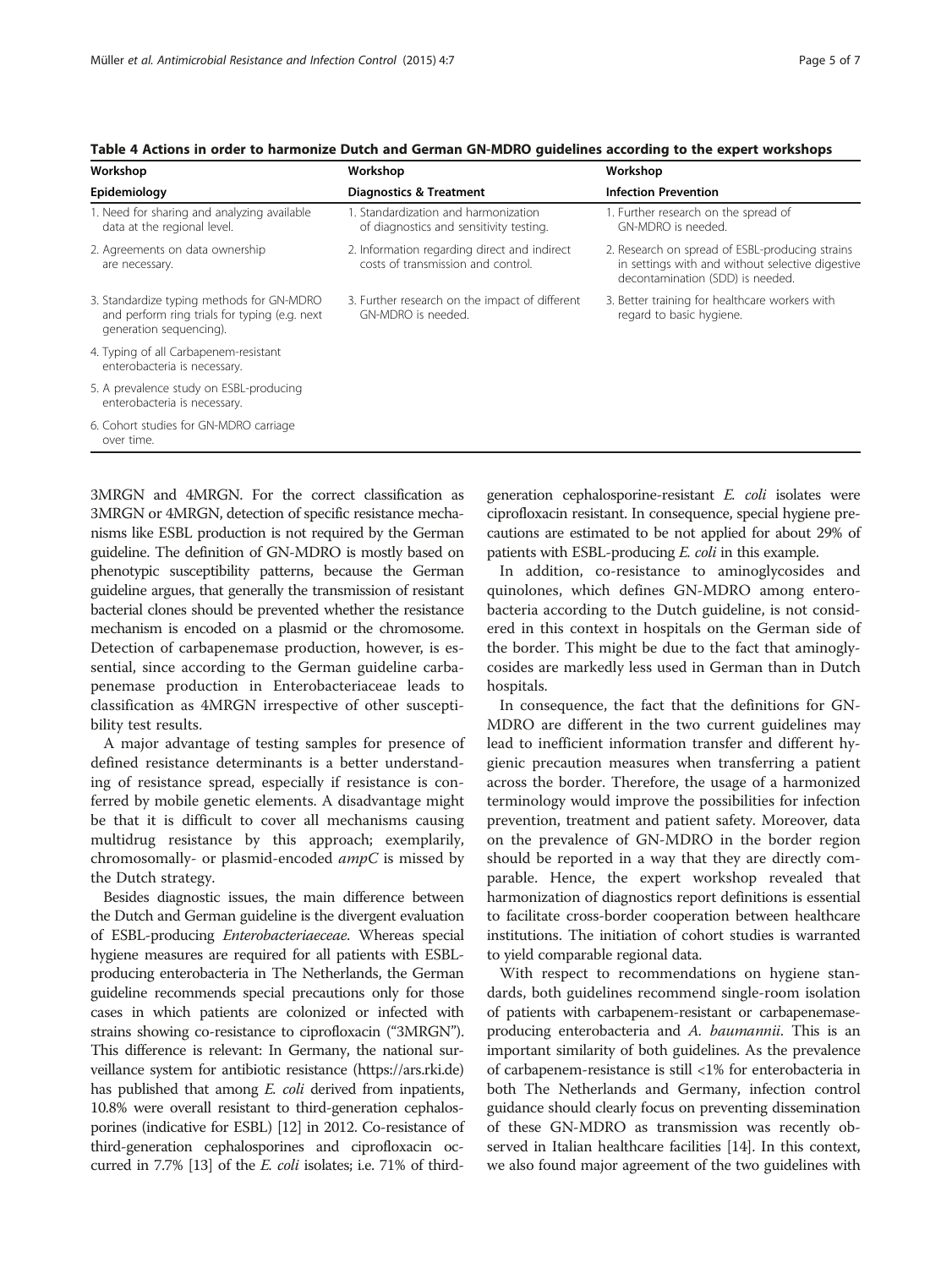respect to the definition of risk-patients for carriage of carbapenem-resistant Enterobactericeae and Acinetobacter, for whom screening should be considered. However, the need to ensure prevention of carbapenem-resistant Enterobacteriaceae and Acinetobacter in the border region is also underpinned by recent investigations indicating the more wide-spread [\[15\]](#page-6-0) dissemination of these organisms in Germany compared to The Netherlands.

Regarding the use of special precautions for ESBL-producing Enterobacteriaceae the Dutch guideline is more "microbiology-driven" compared with the German one. If ESBL is detected, such precautions are recommended. The German guideline advises single-room isolation on high-risk wards, because until now there is no general evidence for a benefit from single room isolation for 3MRGN E. coli in endemic areas. But on high risk wards (e.g. intensive care units), ESBL-producing and ciprofloxacinresistant Enterobacteriaceae are likely to be transmitted to patient groups susceptible to acquire infections rather than colonization with these GN-MDRO.

A clear problem related to these recommendations is that there is rising evidence that ESBL-producing Enterobacteriaceae including 3MRGN pathogens are already wide-spread in the general population. In The Netherlands ESBL-carriage was demonstrated in 8-10% of community patients [\[16](#page-6-0)], in Germany regional colonization was >6% [\[17\]](#page-6-0). Hence, risk-based screening may be misleading and isolation facilities might become rare in future. Many Dutch hospitals started to use different approaches for ESBL-producing E. coli and Klebsiella, due to the differences in their molecular epidemiology and spread; multi-clonal/rarely spreading versus monoclonal and spreading, respectively [\[18](#page-6-0)]. Even though much is known about the microbiology of GN-MDRO, more knowledge has to be gained on their transmission pathways, prevalence on admission and in the community, virulence or risk factors for acquisition in order to enable more tailored infection prevention guidance. In addition, the effectiveness of the treatment could be increased, if regional data on GN-MDRO were available at the bed-side.

The attendants of the workshop expressed that gathering regional data and data comparable between the two sides of the Dutch-German border is essential, because first, as a result of demographic changes in the border region, the proportion of population seeking medical treatment will rise including the proportion of those seeking treatment abroad. Second, particularly in the border region between two European high-income countries with cost-extensive healthcare systems, the number of highly susceptible individuals like neonates, immunocompromised patients and elderly patients continues to increase due to implementation of advanced technologies. Together with an enhanced use of medical devices

and implants vulnerable to bacterial contamination, hospital acquired infections are expected to rise, especially in the border region.

Development of new diagnostic technology for rapid identification and personalized therapy and infection prevention management seems also very relevant to the attendants.

Therefore, delivering innovative medical care and enabling "Healthy Ageing" will demand an increased level of infection control. This includes the necessity to cooperate across borders between countries (The Netherlands vs. Germany) as well as inter-sectorial borders (e.g. human vs. veterinary medicine; hospital vs. community healthcare) to a much larger extent than this is done nowadays. So far intersectorial cooperation has been focused on MRSAmanagement. The approach has to be stretched to all MDROs. The same holds for transborder cooperation in euregional networks including the public health structures (GGD/ÖGD) on both sides of the border. As previous studies performed within the Interreg IVa project EurSafety Health-net already demonstrated that synchronised strategies for screening of risk patients and standards of care in the framework of regional networks, were able to decrease MRSA prevalence [[19\]](#page-6-0), this shall inspire new projects in an Interreg V project called Health-i-care. This project in development, responds to an important finding of the published WHO report "Antimicrobial resistance: global report on surveillance 2014" saying that surveillance of antibacterial resistance is neither coordinated nor harmonized and there are many gaps in information on bacteria of major public health importance [\[20\]](#page-6-0). Health-i-care uses the existing cross-border network created by Mrsa-net and Eursafety Health-net and focuses on the innovative development of medical (E)-technology in collaboration between small medium enterprises (SME's), universities and healthcare institutions of the border region for fostering patient safety, improving training and fostering sustainable healthcare.

#### Competing interests

The authors declare that they have no competing interests.

#### Authors' contributions

JM made substantial contributions to the conception, the design and drafting the manuscript. AV made substantial contributions to the conception, the design, the discussion and revised the manuscript critically. RK made substantial contributions to the discussion and revised the manuscript critically. BS made substantial contributions to the discussion and revised the manuscript critically. JR made substantial contributions to the discussion and revised the manuscript critically. MK made substantial contributions to the discussion and revised the manuscript critically. MM made substantial contributions to the discussion and revised the manuscript critically. IDH made substantial contributions to the discussion and revised the manuscript critically. AJ made substantial contributions to the discussion and revised the manuscript critically. RH made substantial contributions to the discussion and revised the manuscript critically. JK made substantial contributions to the conception, the discussion and revised the manuscript critically. MK made substantial contributions to the discussion and revised the manuscript critically. MP made substantial contributions to the discussion